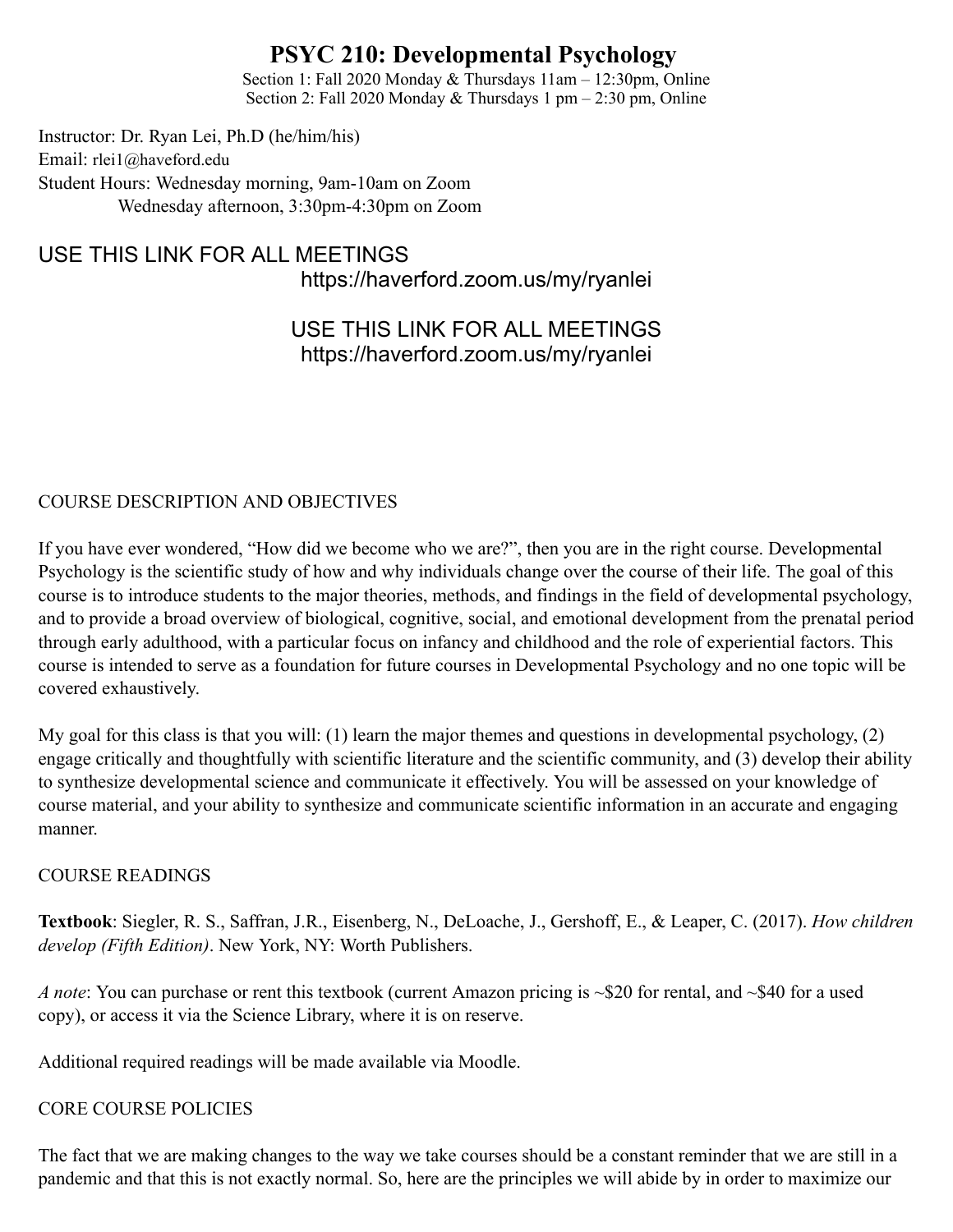- **I will always try to opt for the most humane option in my decisions.** That includes working to support each other as humans, making things as simple as possible, and prioritizing sharing resources and communicating clearly
- **I will opt to be as flexible as possible.** Many of you are back on campus, but many of you are at home. Some of you may have caregiving duties for parents or younger siblings. There will be disruptions. If you happen to get sick from this disease, then it will be an even larger disruption to your learning.

There are a few ways that I envision trying to be as flexible as possible.

- Content lectures will be delivered asynchronously. I am aiming to have lectures up by noon the day before a synchronous meeting. So, basically, I'm aiming to have lectures posted Sunday at noon and Wednesday at noon.
- Synchronous meetings will occur for about 45 min  $\sim$  an hour during the scheduled meeting time. For those of you who are unable to attend synchronous meetings because of time zone or other issues, you can opt to post thoughtful discussion questions on Moodle instead.
- Unforeseen events will happen. Please be in communication with me about significant events as they happen. You don't have to tell me what happened exactly, but I can't help if I don't know that something's up.
- **I trust you. Please don't abuse that trust.** You know that you are required to abide by Haverford College's Honor Code and academic integrity policies, which can be found online at http://honorcouncil.haverford.edu/the-code/. This is part of what makes Haverford special, and especially so during a pandemic. Of course, if you are inclined to cheat on an exam (e.g., copying others' answers, providing information to others, using a cheat sheet) or plagiarize a paper (e.g., taking material from readings without citation, copying another student's paper), it is harder than ever to "stop" you. But this time during college is to prepare you to be the kind of person that you will be when you graduate. I hope that your goal is to be a person who lives by principles of honesty and integrity.

### OTHER COURSE POLICIES

**Students with disabilities**. I encourage students with disabilities, including non-visible disabilities like chronic diseases or learning disabilities, to meet with me early in the semester to discuss accommodations. You should also contact Access and Disability Services as soon as possible to verify eligibility for academic accommodations.

**Policy on email responses**: I will answer emails as soon as possible between the hours of 9 am and 5pm Monday through Friday. Emails outside of those bounds will be answered as soon as possible, typically within 48 hours.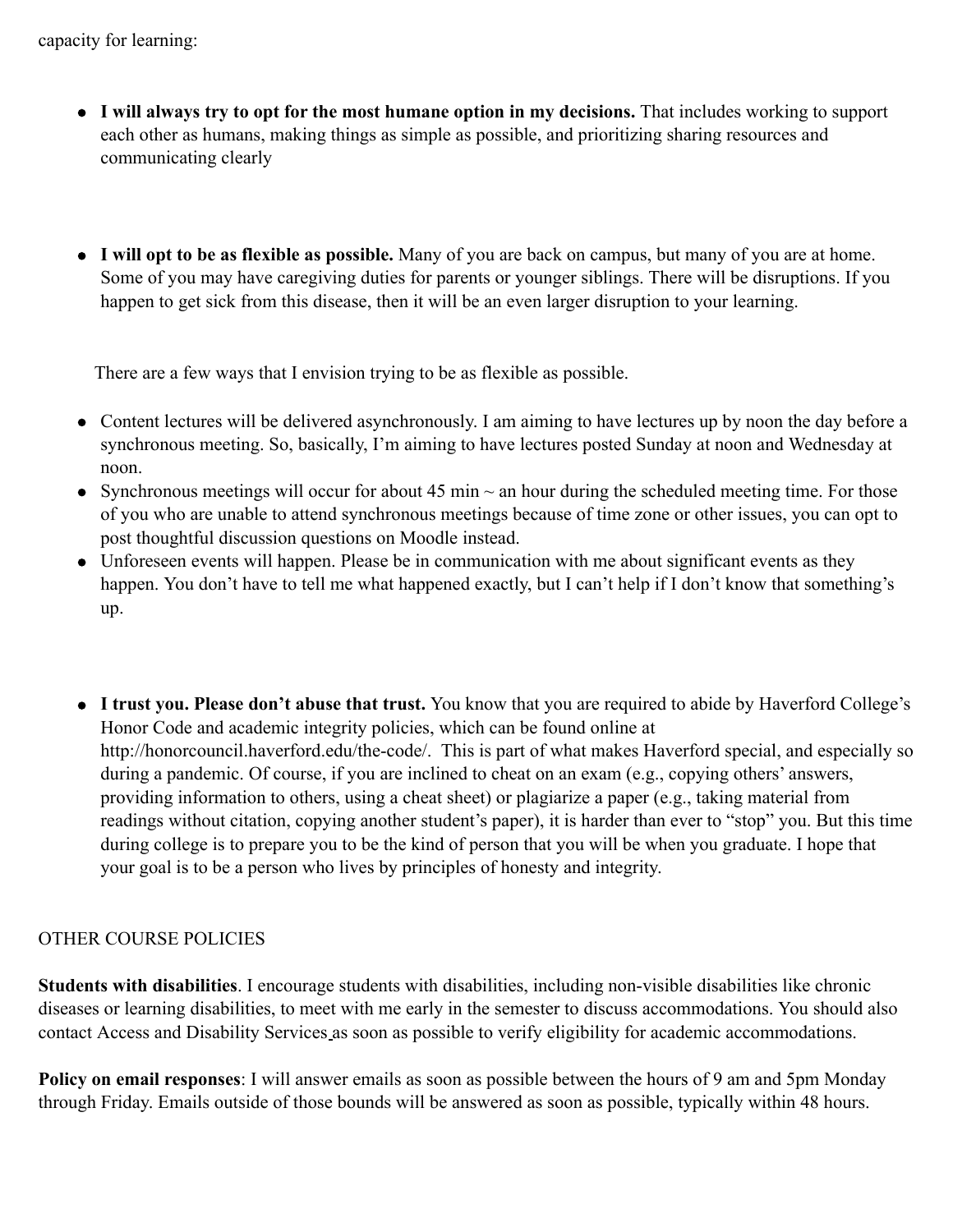#### GRADE DISTRIBUTION & EXPECTATIONS

**Readings & Participation (10 % of total grade):** Make sure you do your readings so we can still have discussions during "in- class" time, and you'll be good.

**Assignments (10% of total grade)**: There will be two assignments to develop (no pun intended) your scientific literacy. The first assignment will take the form of analyzing a primary source journal article using the QALMRI framework. There are 15 articles in total that you can choose from. The second assignment will be for you to present one of the 15 articles provided to the class with a partner. The goal for these assignments is to increase your comfort reading scientific articles and analyzing the evidence presented, as well as your comfort in presenting scientific information.

**Assessments (40%):** There will be a series of quizzes (instead of tests) in order to keep the content load manageable. Quizzes will be anywhere from 10-20 multiple choice questions, and then a "medium length" answer which will assess your ability to integrate information and think scientifically. Usually this will take the form of developing a hypothesis and designing an experiment to test it. Quizzes will be timed, but you can use your notes (but, **not** the textbook). Quizzes are to be taken individually. They will be made available to you on the day posted, to be due no later the next day (Friday) at midnight. You are still free to take them whenever want during that window—just make sure to only take the amount of time allotted.

For short answer portions, especially ones where I might ask for a graph/predicted results, I would suggest drawing them out on a piece of paper and then taking a picture of it with Genius Scan (I believe it's available in both the Apple Store and on Android). Please make sure it's readable and legible.

**Policy Brief (40% of grade)**: Developmental psychology has so much to offer with respect to informing policy decisions. One of the goals for this class is for you to see how the research on developmental psychology can be applied to a number of real-world issues and concerns. To this end, you will define and research a topic that is of interest to you. You will then synthesize the literature into a policy brief

### *Sample topics include (but are not limited to)*:

The effect of the COVID-19 pandemic on child mental health and socioemotional development The effect of single-sex schooling on gender development or gender stereotyping How child separation policies at the border impact child development The effect of tech usage on academic achievement Whether video games influence aggressive tendencies

There are a total of 5 assignments for this policy brief:

- Picking a topic  $-5\%$
- Generating an annotated bibliography  $-20\%$
- Generating a rough draft  $-25%$
- Providing peer feedback on the rough draft of the policy brief  $-25\%$
- Turning in your final draft  $-35%$

### COURSE SCHEDULE

On the following page(s), you will see our tentative course schedule. This is roughly broken down by theme. Depending on the pace of our class, I reserve the right to make changes to the course schedule. Updates will be made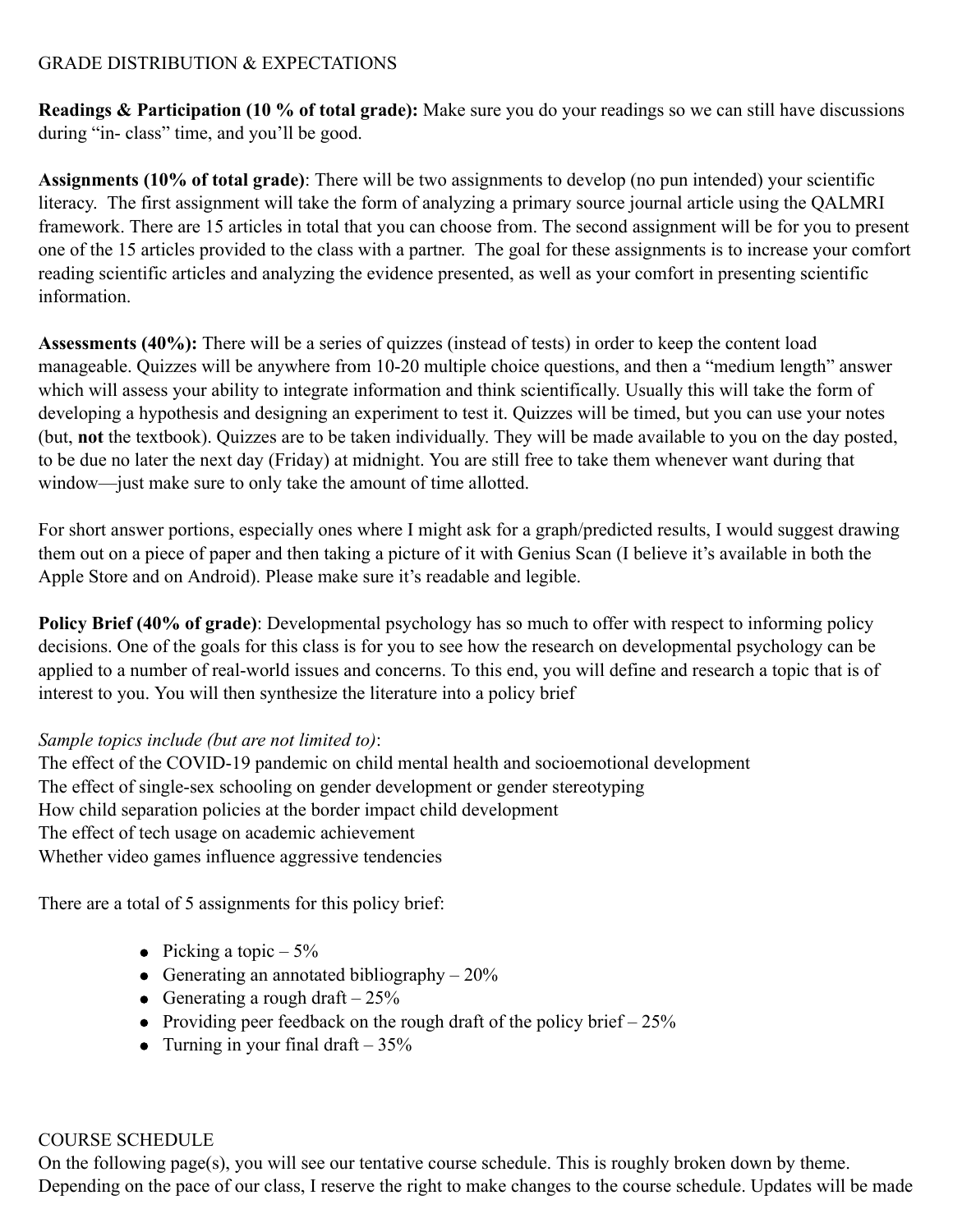to the syllabus if changes are made and reflected on Moodle.

In general, the course is structured thematically.

**Weeks 1-3** cover foundational principles. How do children develop physically, learn to interact with the world around them, and how do we study these processes?

**Weeks 4-6** are focused on children's cognitive development. How do we learn to think, reason, and represent the world around us?

**Weeks 7-11** are focused on how children learn to navigate the *social* world. What are the influences of families, parents, peers, and other social agents? Weeks 10  $\&$  11 are focused on race and gender in particular, and how these become both important identities, as well as social categories that children use.

Finally, **Weeks 13-14** are focused on applied and "abnormal" development: developmental psychopathology and academic achievement.

| <b>Week</b>            | <b>Date</b> | <b>Topics</b>                             | <b>Readings</b>                                               | <b>Assignment Due</b>                               |
|------------------------|-------------|-------------------------------------------|---------------------------------------------------------------|-----------------------------------------------------|
| Week<br>$\mathbf{1}$   | Sept. 7     | <b>Labor Day</b>                          |                                                               |                                                     |
|                        | Sept. 10    | Syllabus, Overview, Big<br>Questions      | Chp 1 (1-24)                                                  |                                                     |
| Week<br>$\overline{2}$ | Sept. 14    | Methods & Ethics                          | Chp. 1 (p. 25-41)                                             |                                                     |
|                        | Sept. 17    | <b>Biological foundations</b>             | Chp 2 (pp. 43-54); Chp 3 (pp.<br>$113-126$ + Box 3.4 (p. 135) |                                                     |
| Week<br>3              | Sept. 21    | Sensation & Perception                    | Chp. $5(190-208)$                                             |                                                     |
|                        | Sept. 24    | Motor Development                         | Chp. $5(208-218)$                                             | Quiz 1 due Sun. the 27th                            |
| Week<br>$\overline{4}$ | Sept. 28    | Learning $&$ Thinking                     | Chp. 5 (pp. 218-234) &<br>Chp. 9 (pp. 379 - 384)              | Policy brief topic due                              |
|                        | Oct. 1      | Theories of Cognitive<br>Development 1    | Chp. 4 (pp. $141 - 172$ )                                     |                                                     |
| Week<br>5              | Oct. 5      | Theories of Cognitive<br>Development 2    | Chp. 4 (pp. 172-183)                                          |                                                     |
|                        | Oct. 8      | Language                                  | Chp 6 (pp. $239 - 279$ )                                      |                                                     |
| Week<br>6              | Oct. 12     | <b>Conceptual Development</b>             | Chp 7                                                         |                                                     |
|                        | Oct. 15     | How to write an annotated<br>bibliography | Quiz 2 due Sun. the 18th                                      |                                                     |
| Week<br>7              | Oct. 19     | Theories of social<br>development         | Chp. 9                                                        |                                                     |
|                        | Oct. 22     | Emotion                                   | Chp. 10                                                       |                                                     |
| Week<br>8              | Oct. 26     | Attachment                                | Chp. 11(pp. $465 - 480$ )                                     | Annotated<br>bibliographies for policy<br>brief due |
|                        |             |                                           | $C_{\rm km}$ 12 (mm $500$ )<br>5221                           |                                                     |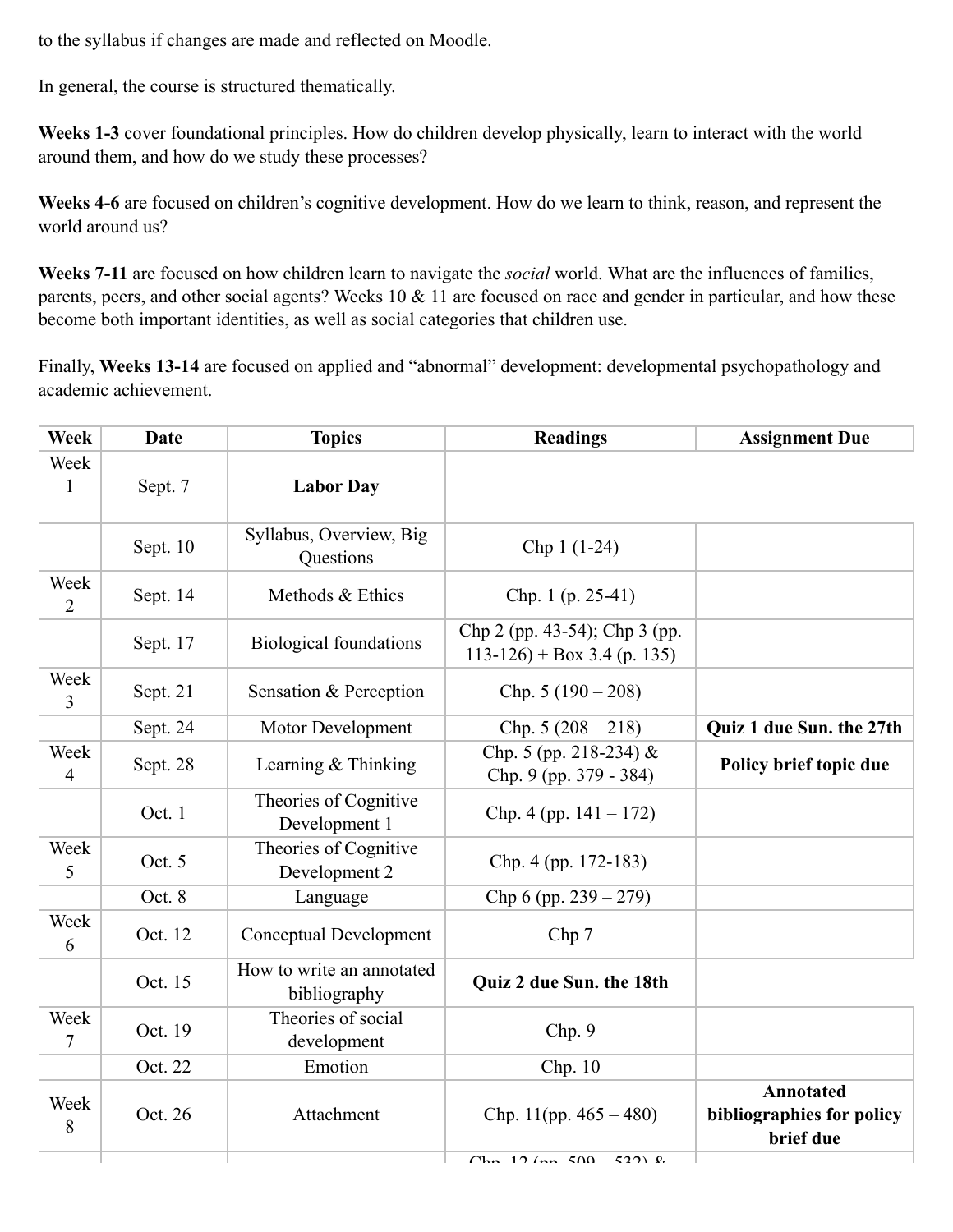|            | Oct. 29                             | Family & Peers                                          | UIID. $12$ (pp. $307 - 332$ ) $\alpha$<br>Chp. 13 (pp. $548 - 572$ ) |                                                                                       |
|------------|-------------------------------------|---------------------------------------------------------|----------------------------------------------------------------------|---------------------------------------------------------------------------------------|
| Week<br>9  | Nov. $2$                            | Moral Development                                       | Chp. 14 (pp. 589-604)                                                | Quiz 3 due Fri. the 6th                                                               |
|            | Nov. $5$                            | Self & Personal Identity                                | Chp. 11 (pp. 481-504)                                                |                                                                                       |
| Week<br>10 | Nov. $9$                            | Gender Identity<br>Development                          | Chp. 15                                                              |                                                                                       |
|            | Nov. 12                             | Racial Identity<br>Development                          |                                                                      |                                                                                       |
| Week<br>11 | Nov. 16                             | Social Cognition $1 -$<br>Gender                        |                                                                      |                                                                                       |
|            | Nov. 19                             | Social Cognition $2 -$ Race                             |                                                                      | 1. Quiz 4 due Sun. the<br>22nd<br>2. Rough draft to peer<br>partner due Fri. the 20th |
| Week<br>12 | <b>Thanksgiving</b><br><b>Break</b> |                                                         |                                                                      |                                                                                       |
| Week<br>13 | Nov. 30                             | Developmental<br>psychopathology                        | Chp. 11 (pp. 613-627)                                                |                                                                                       |
|            | Dec. 3                              | Tentative guest lecture                                 |                                                                      |                                                                                       |
| Week<br>14 | Dec. 7                              | Academic Achievement                                    | Chp 8                                                                | Quiz 5                                                                                |
|            | Dec. 10                             | Emerging adulthood $\&$<br>Course Wrap<br>up/Reflection | Destin et al., $2017 + S$ yed &<br>Azmitia, 2008                     | Peer review returned to<br>partner                                                    |

----------------------------------------------**Policy brief due during finals period**----------------------------------------------

# **Articles for QALMRI & Presentation Assignments**

Week 2 (Thurs). Noble, K. G., Norman, M. F., & Farah, M. J. (2005). Neurocognitive correlates of  $\bullet$ socioeconomic status in kindergarten children. *Developmental science*, *8*(1), 74-87.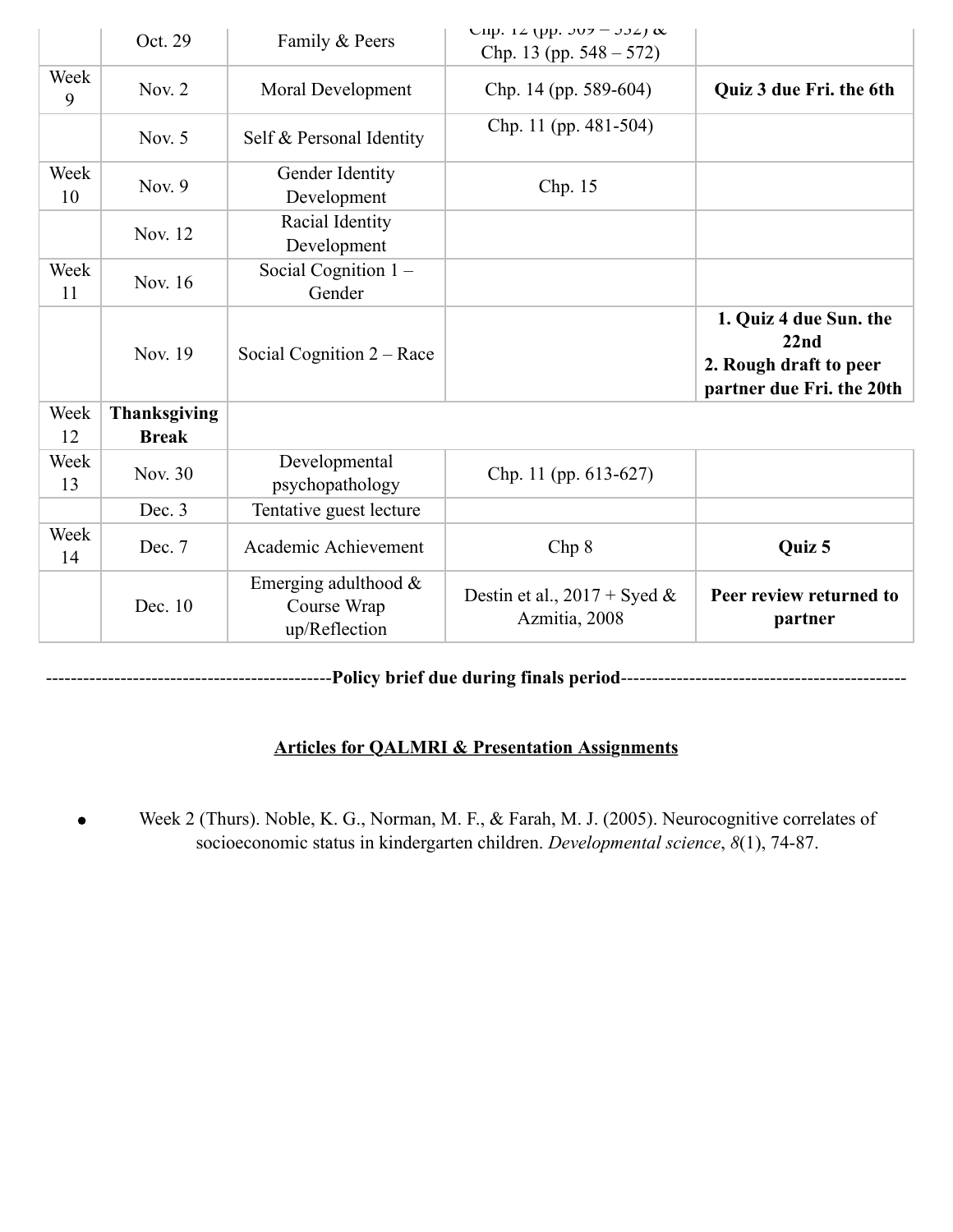- Week 3 (Mon). Turati, C., Valenza, E., Leo, I., & Simion, F. (2005). Three-month-olds' visual preference for faces and its underlying visual processing mechanisms. *Journal of Experimental Child Psychology*, *90*(3), 255-273.
- Week 3 (Thurs). Kretch, K. S., Franchak, J. M., & Adolph, K. E. (2014). Crawling and walking infants see the world differently. *Child development*, *85*(4), 1503-1518.
- Week 5 (Thurs). Hoff, E., Core, C., Place, S., Rumiche, R., Señor, M., & Parra, M. (2012). Dual language exposure and early bilingual development. *Journal of child language*, *39*(1), 1.
- Week 6 (Mon). Ferry, A. L., Hespos, S. J., & Waxman, S. R. (2013). Nonhuman primate vocalizations support categorization in very young human infants. *Proceedings of the National Academy of Sciences*, *110*(38), 15231-15235.
- Week 7 (Thurs). Wainryb, C., Pasupathi, M., Bourne, S., & Oldroyd, K. (2018). Stories for all ages: Narrating anger reduces distress across childhood and adolescence. *Developmental psychology*, *54*(6), 1072.
- Week 8 (Mon). Dumont, C., & Paquette, D. (2013). What about the child's tie to the father? A new insight into fathering, father–child attachment, children's socio-emotional development and the activation relationship theory. *Early Child Development and Care*, *183*(3-4), 430-446.
- Week 8 (Thurs). Prinstein, M. J., Boergers, J., & Spirito, A. (2001). Adolescents' and their friends' healthrisk behavior: Factors that alter or add to peer influence. *Journal of pediatric psychology*, *26*(5), 287-298.
- Week 9 (Mon). Rhodes, M., & Chalik, L. (2013). Social categories as markers of intrinsic interpersonal obligations. *Psychological science*, *24*(6), 999-1006.
- Week 9 (Thurs). Rotenberg, K. J., & Cranwell, F. R. (1989). Self-concept in American Indian and white children: A cross-cultural comparison. *Journal of Cross-Cultural Psychology*, *20*(1), 39-53.